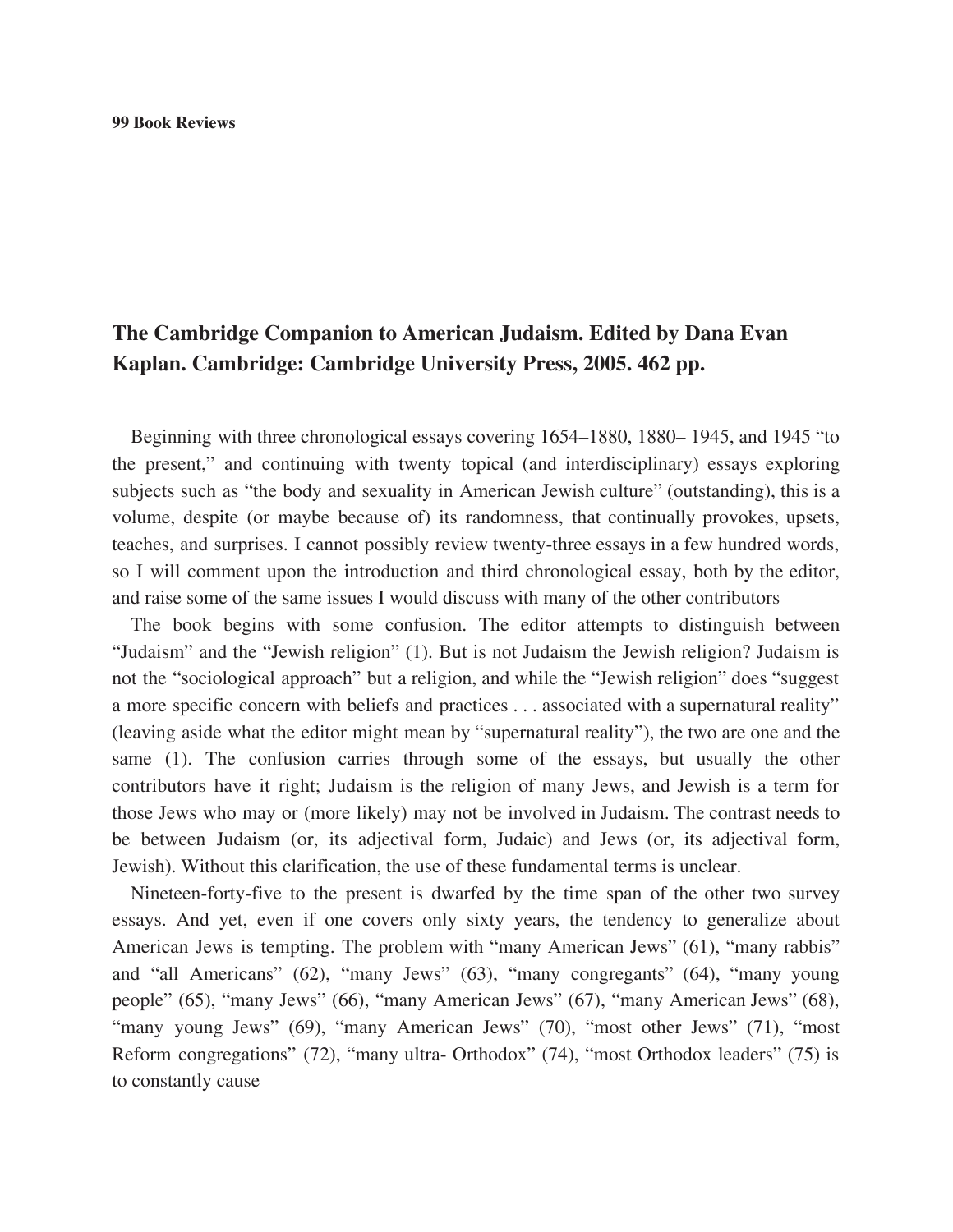## **100 A M E R I C A N J E W I S H H I S T O R Y**

the reader to think about the thousands of exceptions, or, to make the statements so general as to be meaningless: "Protestants, Catholics, and Jews all adhered to the 'American way of life'"  $(61)$ .

The tendency (not the need, I think) to generalize leads to a number of conclusions with which I would take issue:

"The Reform movement grew, which was due in large measure to the joining of many intermarried couples" (4). I suspect this is something an Orthodox rabbi might have said, but it has absolutely no basis in fact in the early post-WWII period.

"Privatized" Judaism (in contrast to the late Marshall Sklare's "ethnic" Judaism) is "familial" and "interpersonal" (thus the popularity of Passover and Chanukah, Kaplan points out) and has become "dominant over ethnic identity" (8, 9). Leaving aside how one can be private, familial, and interpersonal concomitantly, the editor continues this discussion by explaining that those with a privatized Judaism "see themselves as part of the Jewish people" (9). It is not clear how a private Judaism differs from an ethnic Judaism.

"Some congregations . . . developed reputations as 'bar mitzvah factories'" (10). I do not think repeating this common accusation from Jews who choose not to affiliate with synagogues does much to explain post-WWII Jewish life in America. I have attended hundreds of b'nai mitzvah since my own in the mid-1950s, and I have been continually amazed at how well the rabbis (and/or, the cantor) have come to know the young man or young woman.

"A whole generation grew up seeing their suburban parents' Judaism as vapid and pointless" (10). Again, we have the problem with generalizations. Surely there have been a significant number of Jews in the post-WWII generations (how many generations have there been?) who have found the Judaism of their parents meaningful and even joined suburban congregations.

"The Cambridge Companion to American Judaism deliberately avoids breaking down American Judaism into its denominational components" (11). And yet, on the next page, the editor admits that "throughout the twentieth century, American Judaism has maintained a denominational structure" (12), and, a page later, that the "American Jewish community is religiously pluralistic," with ""Orthodox, Conservative, Reform, Reconstructionist . . . or any one of a number of other congregations belonging to numerous streams or denominations" (13). So, what would be the point in avoiding the obvious?

"The future of American Judaism depends on the ability to fashion and market a compelling religious vision" (15). Notwithstanding my in- ability to predict what Judaism will "be like . . . in fifty to one hundred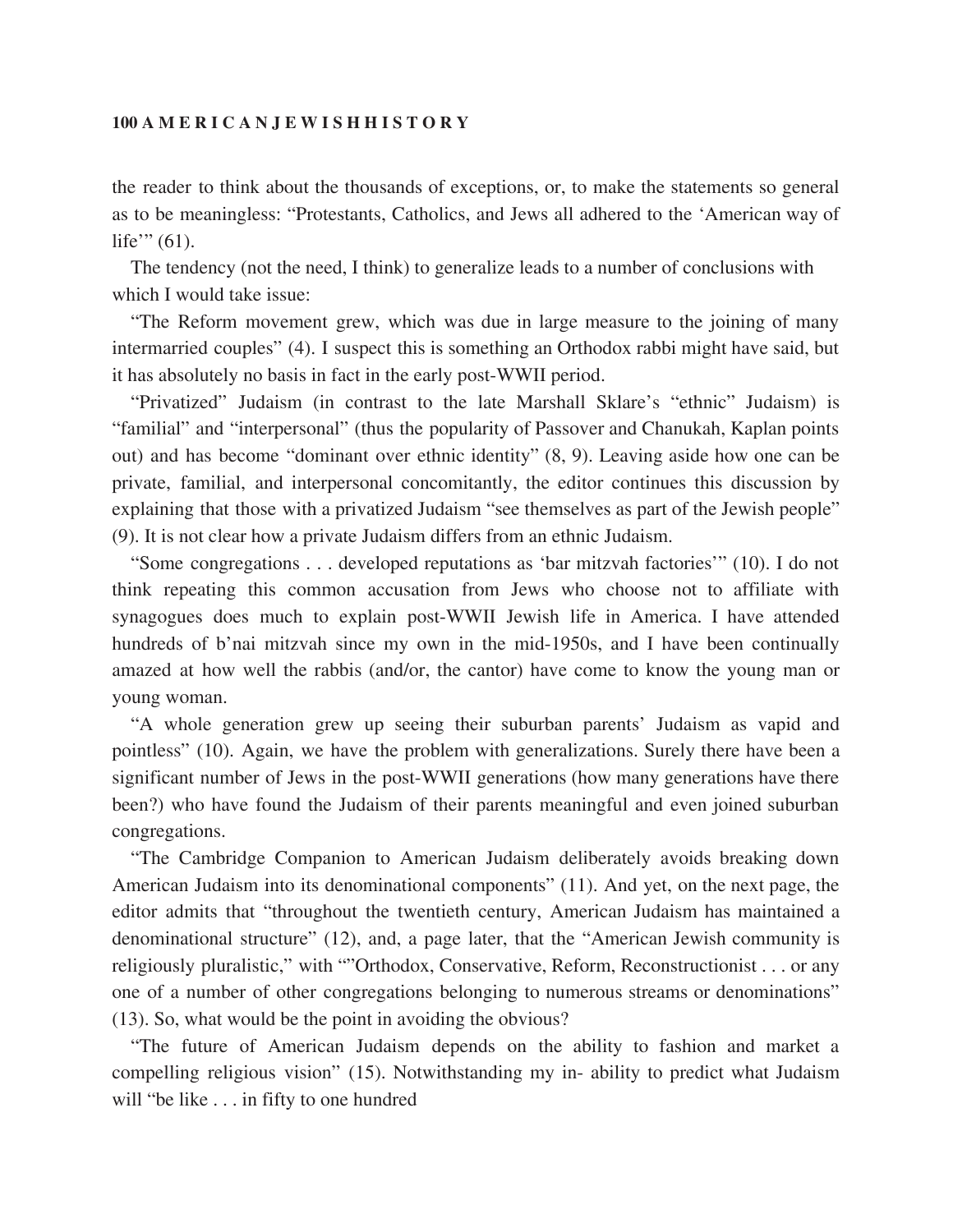#### **101 Book Reviews**

years" (17), it is doubtful that Judaism in America has ever depended on such a vision, and equally dubious as to whether it will need one in the future.

"Without serious theological reflection, American synagogues will become generic community centers" (16). In fifty years of observing synagogues, I have rarely seen a synagogue (excuse the metonymy) with "serious theological reflection." And I doubt they will ever have this, and yet they will remain distinct from community centers.

"There will be an emphasis on lifelong learning, rather than restricting education to those of school age" (17). This prediction reminds the historian of the 1950s, when synagogues everywhere were filled with bar mitzvah, post-bar mitzvah, confirmation, post-confirmation, high school, and adult education programs. If this is true, been there, done that.

"American Jews therefore placed much of their energies into the fight against antisemitism both domestically and worldwide" (62). The years to which this refers are vague, but antisemitism has been such a minor theme in the post-WWII period that Jews have, everywhere, devoted only a small part of their energies to fighting it. There has been no significant enemy to fight in the past half century.

"American Jews" joined "the exodus to suburbia and further accelerating the assimilatory process" (63). For the editor, the suburbs (in contrast to the Lower East Side, 63), represent most everything bad. Truth is, most of the 1,500 or so professors of Judaic Studies in America today (and a large majority of the rabbis) grew up in the suburbs of post-WWII America—they were not just places of assimilation. Indeed, the editor, on the very same page, notes that "increasing numbers of American Jews were joining these new synagogues" (63).

"The 1950s and 1960s saw a massive building boom of synagogues, as it appeared that the American Jewish community had an 'edifice complex'" (63). I find this outrageous – there are many other explanations for the construction of countless synagogues in the 15 years or so after WWII, and they are far more accurate.

"Despite their lack of piety, suburban Jews felt compelled to participate in the religious affiliation that was seen as a cornerstone of American citizenship" (64). It seems unreasonable to both conclude that post- WWII suburban Jews embraced "holidays and life-cycle events" and simultaneously to accuse them of a "lack of piety." How can anyone measure the piety level of Jews who celebrate holidays and observe life- cycle events?

"Beginning in 1945 . . . the Reform movement . . . pioneered innovative services that stressed creativity and originality" (64). While I do not deny that one might find an occasional creative liturgy in the immedi-